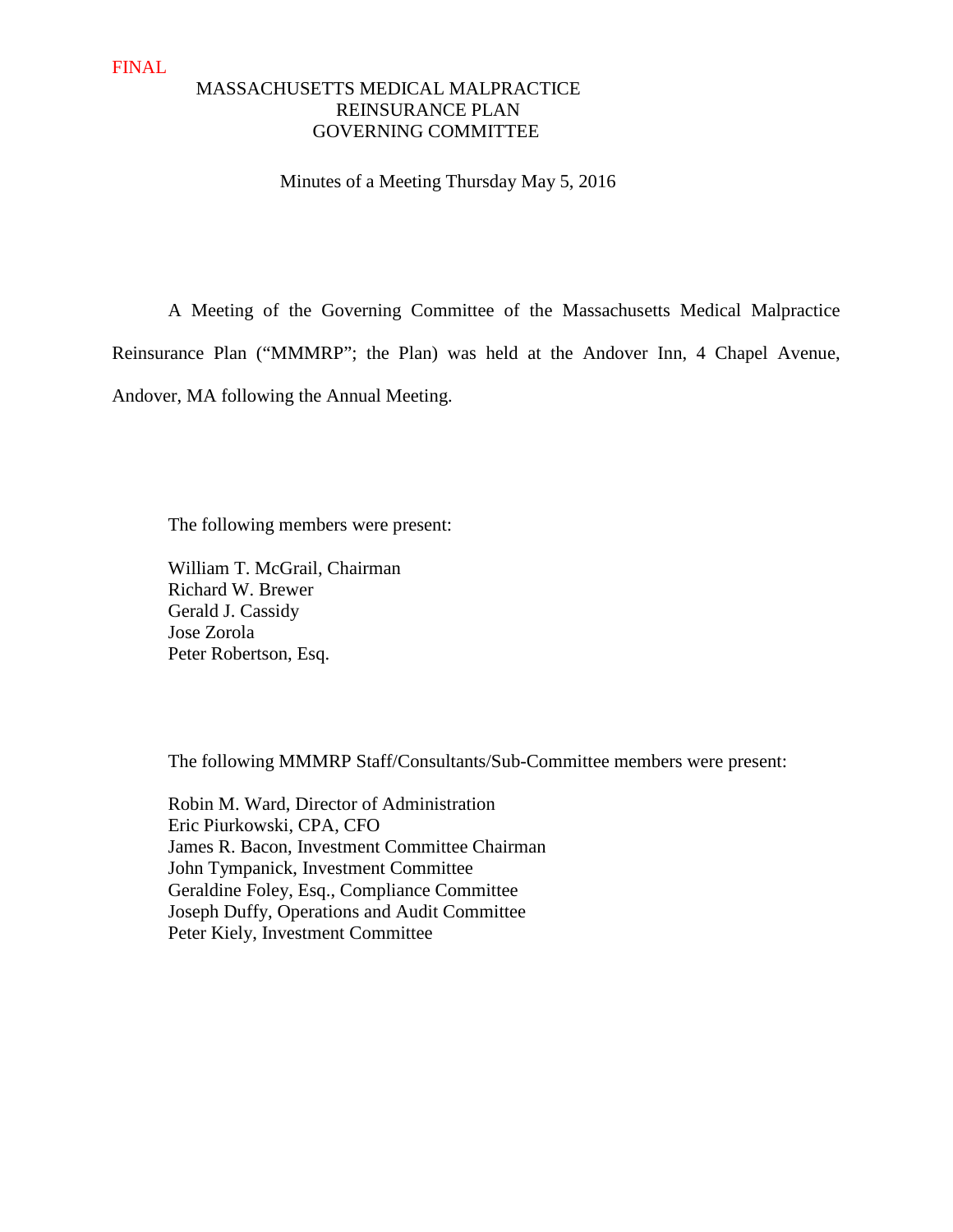# 1. Call to Order

Mr. McGrail called the meeting to order at 10:40AM. Ms. Ward kept a record of the proceedings.

### 2. Quorum and Notice

Mr. McGrail stated that all committee members were in attendance and that a quorum was present at the meeting. Mr. McGrail reported that the required notices for the meeting had been sent to the Secretary of State, Executive Office of the Administration and Finance, and the Division of Insurance and placed on the Plan's website.

## 3. Minutes of Prior Meeting

Mr. McGrail noted the minutes to the previous meeting of February 10, 2016 had been distributed to all in attendance. Mr. Robertson made a *motion* with the mentioned amendments and corrections to accept the minutes as presented. Mr. Cassidy seconded the motion. The motion passed unanimously.

2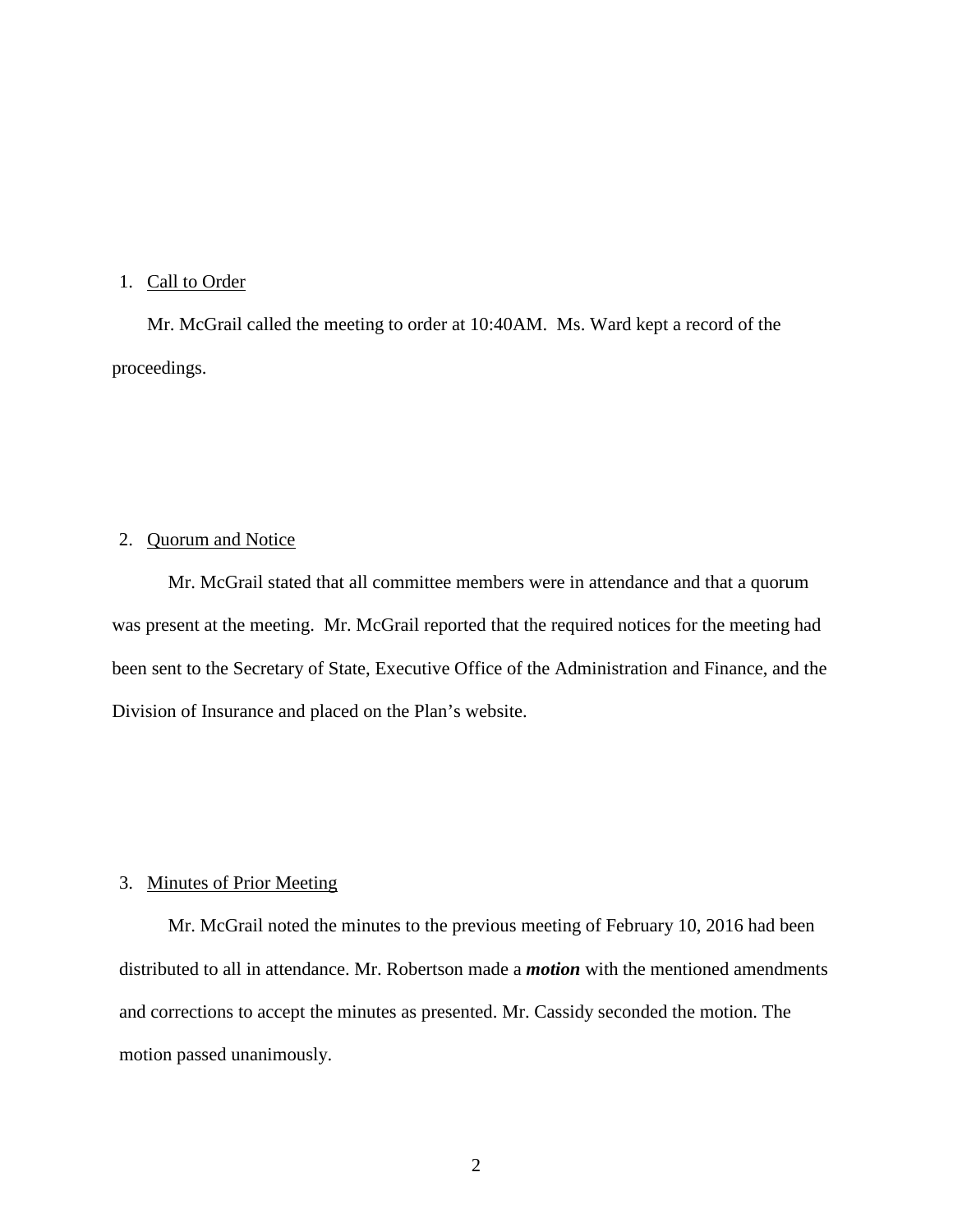#### 4. Quarter 1 – 2016 Financials– Eric Piurkowski, CPA CFO

Mr. Piurkowski reviewed the Quarter 1-2016 *unaudited* financials; a copy is included with these minutes. He began by reviewing the balance sheet and stated that the cash accounts; which include the checking, savings accounts and cash equivalents were \$1.4M. There is \$7.3M in bonds; stating that we had to draw down \$1M from bonds to cover the \$850K owed in taxes and the rest for operating and claims expenses, and \$4.9M in equities. Total investments of \$12.2M, making the total assets with cash \$14.2M. He continued by reviewing the income statement.

 Mr. McGrail noted that all in attendance have a copy of the Policies in Force report; Summary of Ceded Premium report and the Summary of Ceded Policies Written report through 3/31/2016. A copy is included with these minutes.

#### 5. d/b/a Discussion

Mr. McGrail stated that we have made a decision on the new name for the Plan. Mr. Brewer made a *motion* to make the d/b/a Massachusetts Reinsurance Plan (MRP), Mr. Cassidy seconded the motion. It passed unanimously.

#### 6. Update on new location

Mr. Tympanick informed members that we are in the process now waiting for bids to come in for the remodel; stating that the plan is to "break ground" in June once we have all the proper permits and we are expecting and want to be done by end September and move in early October. Mr. McGrail stated that the building is a very nice building in a very nice location; Southborough, MA. He stated it has adequate space for the Reinsurance Plan.

3